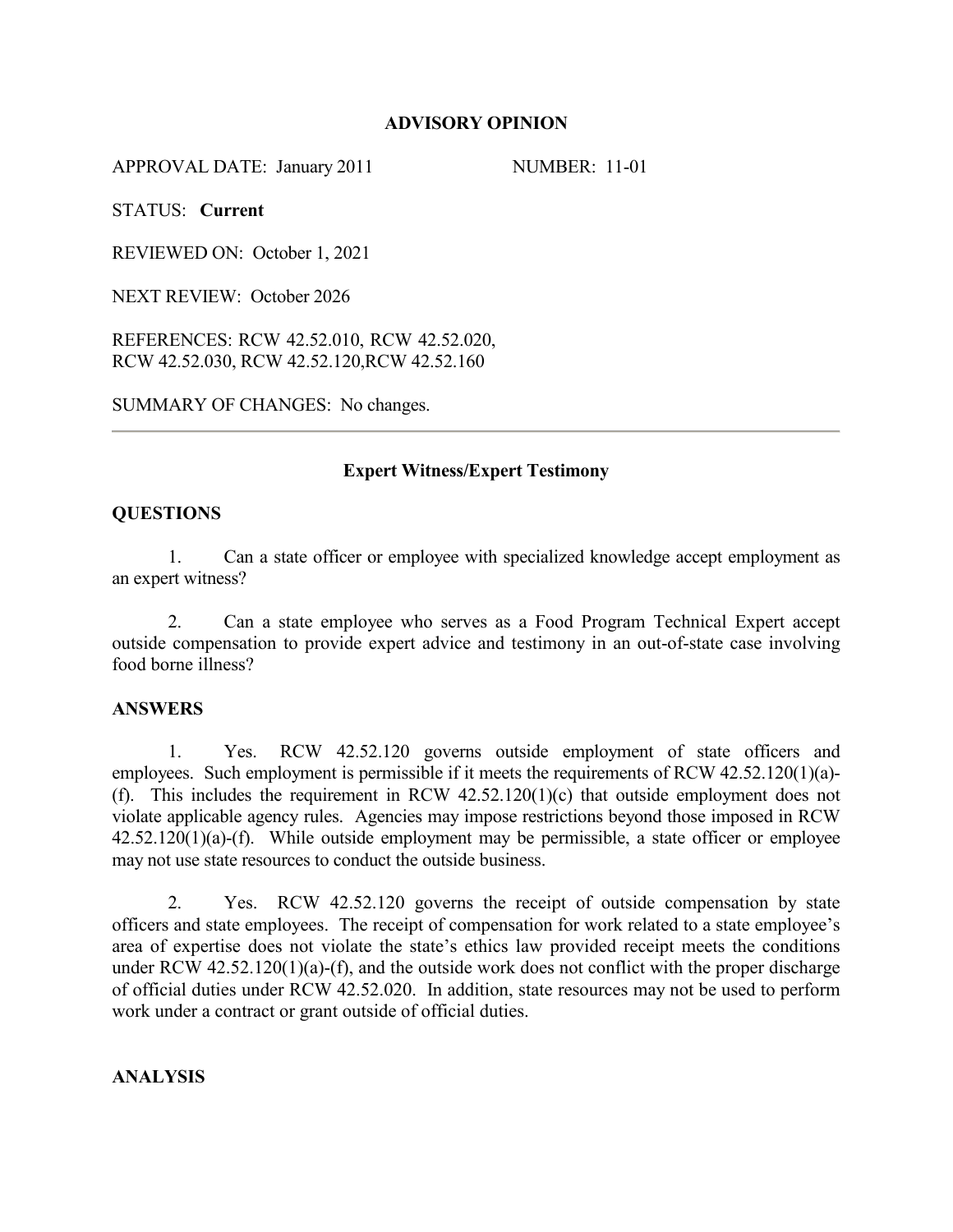These questions concern state officers and employees who develop specialized knowledge while working for the state. The questions are whether such officers and employees may make use of this knowledge by accepting outside employment as an expert witness. This questions call for the Board to interpret RCW 42.52.120(1) which provides:

(1) No state officer or state employee may receive any thing of economic value under any contract or grant outside of his or her official duties. The prohibition in this subsection does not apply where each of the following conditions are met[.]

RCW 42.52.120(1)(a)-(f) sets out six conditions under which outside employment is permissible. To be permissible, each condition must be satisfied.

RCW 42.52.120(1)(a) requires that "[t]he contract or grant is bona fide and actually performed". This requirement does not appear to be a problem. The Board assumes that the questions refer to an actual contract that is performed by the officer or employee.

RCW 42.52.120(1)(b) requires that "[t]he performance or administration of the contract or grant is not within the course of the officer's or employee's official duties, or is not under the officer's or employee's official supervision". This may be a significant limitation on outside employment depending on the officer or employee's duties. For example, if the officer's or employee's duties included hiring expert witnesses for the agency or acting as an expert witness for the agency, the officer or employee could not enter into a contract for outside employment to be an expert for the agency. Under this example, the outside employment is prohibited because it falls within the officer's or employee's official duties.

The question is how much further could RCW 42.52.120(1)(b) apply. It might be argued that "official duties" is a generic concept. For example, if official duties include being an expert witness for the agency, then being an expert witness for anyone would fall within those official duties. The Board does not adopt this interpretation of the law. For example, if an employee performed janitorial services for the state, it would be unreasonable to say that the employee could not have a private contract to clean a private building on the weekend. The employee's official duties are cleaning state offices, and cleaning other offices is not within those official duties. The same reasoning applies to being an expert witness.

RCW 42.52.120(1)(c) provides "[t]he performance of the contract or grant is not prohibited by RCW 42.52.040 or by applicable laws or rules governing outside employment for the officer or employee". RCW 42.52.120(1)(c) involves two separate requirements. The first is the reference to RCW 42.52.040 which provides:

(1) Except in the course of official duties or incident to official duties, no state officer or state employee may assist another person, directly or indirectly, whether or not for compensation, in a transaction involving the state: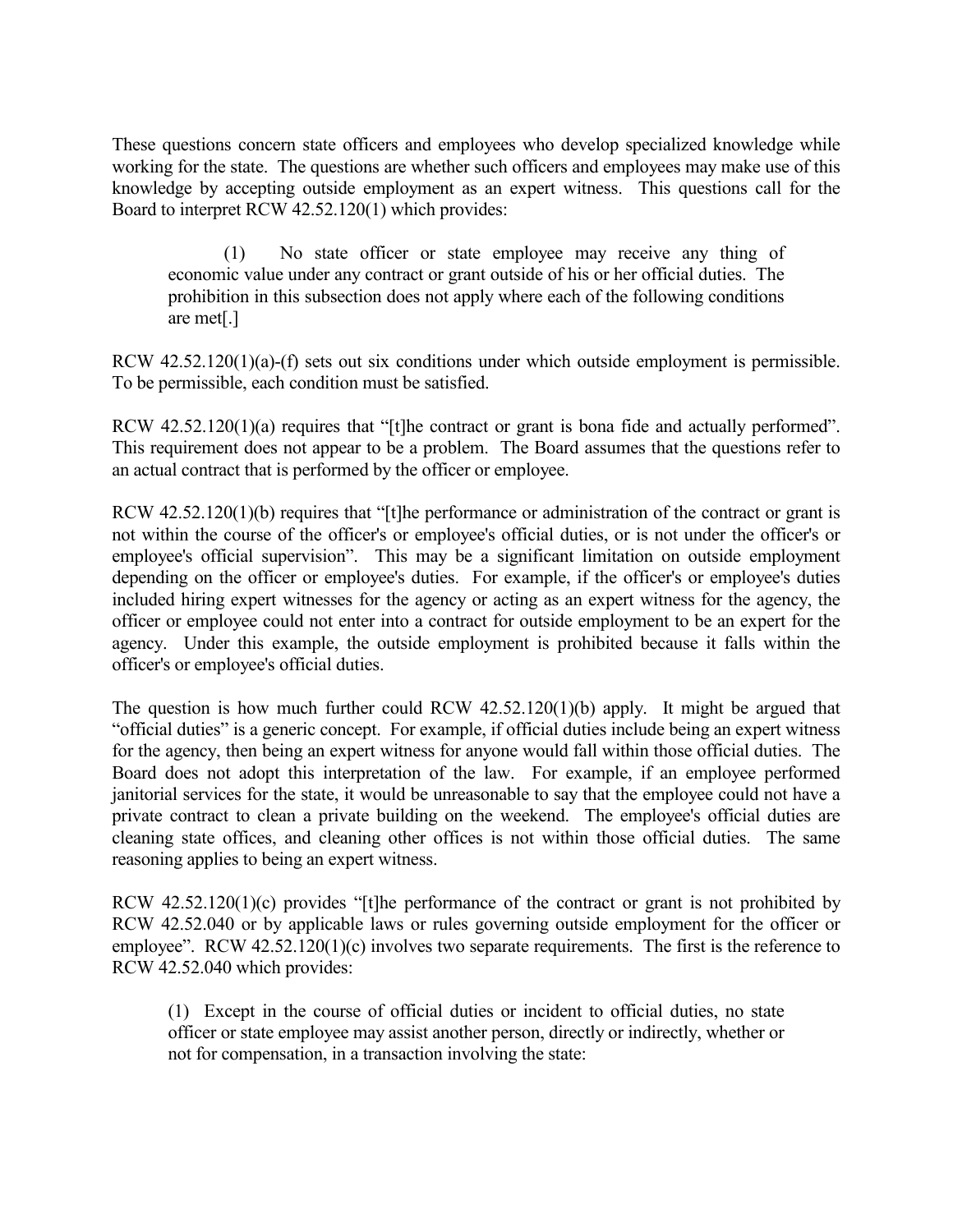(a) In which the state officer or state employee has at any time participated; or

(b) If the transaction involving the state is or has been under the official responsibility of the state officer or state employee within a period of two years preceding such assistance.

RCW 42.52.010(21)(a) defines transaction involving the state to mean

a proceeding, application, submission, request for a ruling or other determination, contract, claim, case, or other similar matter that the state officer, state employee, or former state officer or state employee in question believes, or has reason to believe:

- (i) Is, or will be, the subject of state action; or
- (ii) Is one to which the state is or will be a party; or
- (iii) Is one in which the state has a direct and substantial proprietary interest.

RCW 42.52.010(2) defines "assist" to include an

act, or offer or agree to act, in such a way to help, aid, advise, furnish information to, or otherwise provide assistance to another person, believing that the action is of help, aid, advice, or assistance to the person and with intent to so assist such person.

RCW 42.52.010(13) provides that "participate"

means to participate in state action or a proceeding personally and substantially as a state officer or state employee, through approval, disapproval, decision, recommendation, the rendering of advice, investigation, or otherwise but does not include preparation, consideration, or enactment of legislation or the performance of legislative duties.

RCW 42.52.040 prohibits a state officer or employee from assisting a person in a transaction in which the officer or employee participated. In the context of this question, this limitation would prohibit an officer or employee from being an expert witness for a private party in any transaction involving the state in which the officer or employee participated. In the context of RCW 42.52.120(1)(c), the limitation in RCW 42.52.040 would not prohibit an officer or employee from being an expert witness in general. However, it would prohibit outside employment by certain parties on certain cases.

The second requirement in RCW 42.52.120(1)(c) is that the performance of the contract does not violate applicable laws or rules governing outside employment. This provision recognizes the ability of individual agencies to have specific rules on outside employment. For example, any agency could make the policy decision that certain employees may not accept outside employment as expert witnesses. If an agency made that policy determination, outside employment as an expert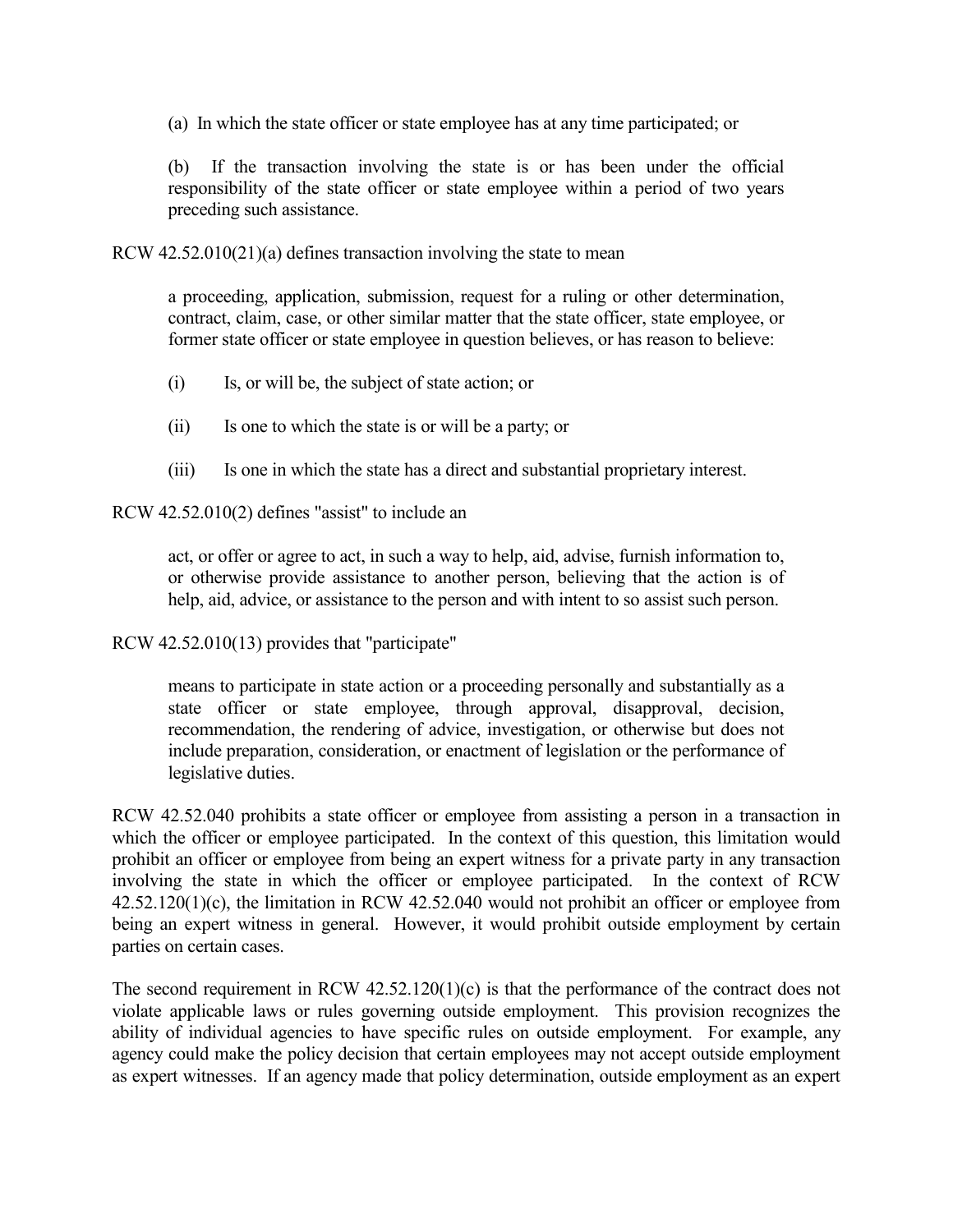witness would be prohibited by RCW 42.52.120(1)(c).

RCW 42.52.120(2)(d) provides "[t]he contract or grant is neither performed for nor compensated by any person from who such officer or employee would be prohibited by RCW 42.52.150(4) from receiving a gift." RCW 42.52.150(4) provides in part:

Not withstanding subsections (2) and (5) of this section, a state officer or state employee of a regulatory agency or of an agency that seeks to acquire goods or services who participates in those regulatory or contractual matters may receive, accept, take, or seek, directly or indirectly, only the following items from a person regulated by the agency or from a person who seeks to provide goods or services to the agency[.]

RCW 42.52.120(1)(e) provides "[t]he contract or grant is not one expressly created or authorized by the officer or employee in his or her official capacity or by his or her agency". Under this provision, an officer or employee may not enter into a contract to be an expert witness if he or she created or authorized the contract or if it was created or authorized by the officer's or employee's agency.

RCW 42.52.120(1)(f) provides that "[t]he contract or grant would not require unauthorized disclosure of confidential information". RCW 42.52.010(5) provides that confidential information

means (a) specific information, rather than generalized knowledge, that is not available to the general public or (b) information made confidential by law.

The limitation in RCW 42.52.120(f) does not prohibit an officer or employee from accepting outside employment as an expert witness. However, it would prohibit the officer or employee from being an expert witness if the officer or employee was employed to testify about confidential information.

RCW 42.52.120 does not prohibit an officer or employee from generally accepting outside employment as an expert witness (unless the officer's or employee's agency prohibits such employment under RCW  $42.52.120(1)(c)$ ). However, RCW  $42.52.120(1)(a)$ -(f) would prohibit such employment by certain persons on certain cases with regard to certain information.

Although outside employment as an expert is generally permissible, the Board emphasizes that such employment must be conducted in accordance with RCW 42.52.160 which provides:

(1) No state officer or state employee may employ or use any person, money, or property under the officer's or employee's official control or direction, or in his or her official custody, for the private benefit or gain of the officer, employee, or another.

Thus, an officer or employee who accepts outside employment as an expert witness may not use state resources to conduct his or her outside business. This includes persons, money, or property under the officer's or employee's official control. In this context, the Board does not consider